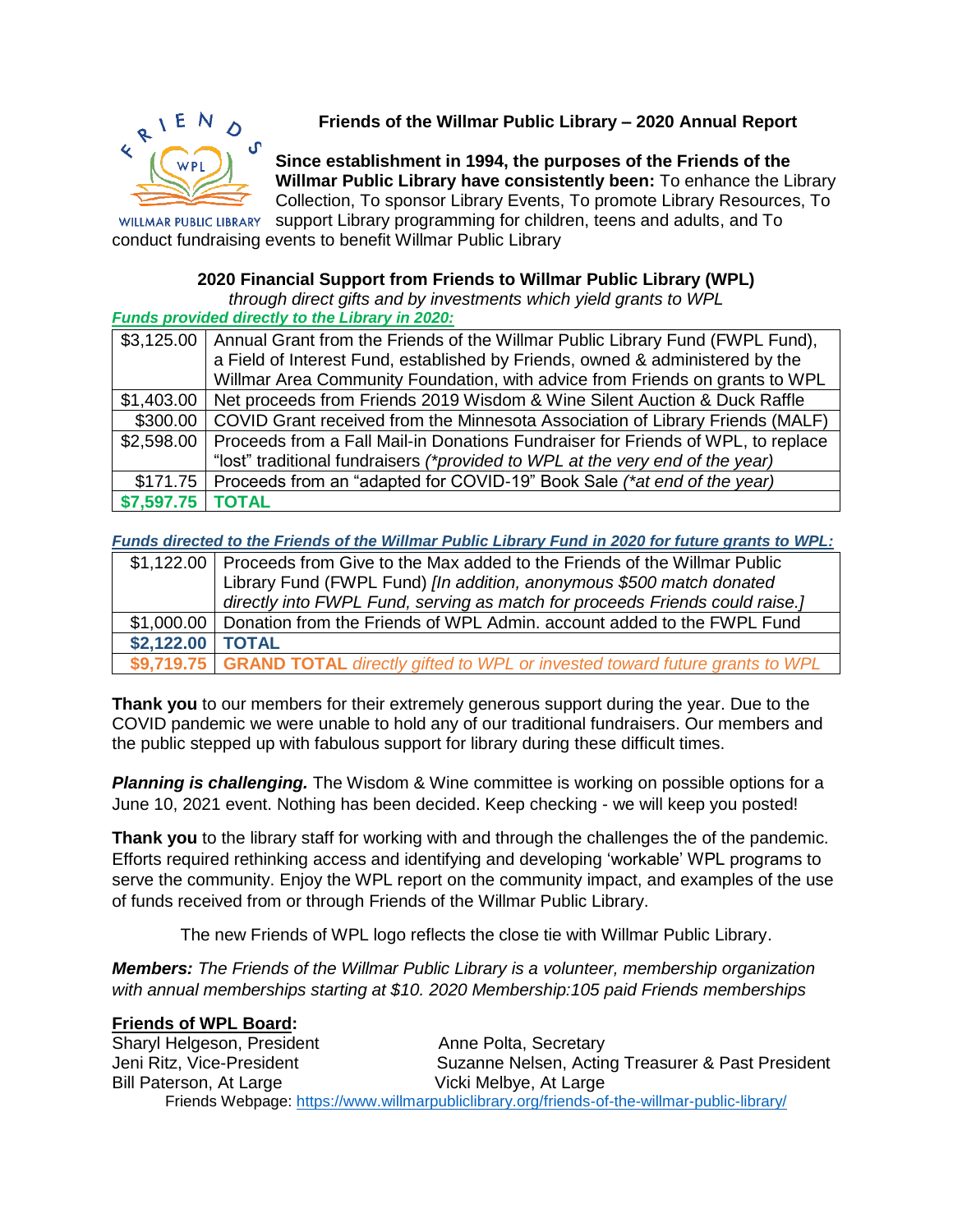## **Friends of the Willmar Public Library 2020 Annual Financial Report – January 1, 2020 – December 31, 2020**

**Administrative Account** Bremer Bank – Balance 1/1/2020 \$5,660.80 – Balance 12/31/2020 \$6,840.74

| 2020 INCOME - \$6,459.08 (Total)<br>\$1919.00 - Membership Dues<br>$$20.11$ - Interest + Bank Refund | 2020 EXPENSES - \$5,279.14 (Total)<br>\$1,121.90 - Administrative/Logo<br>\$196.66 - Newsletter |
|------------------------------------------------------------------------------------------------------|-------------------------------------------------------------------------------------------------|
| \$ 27.78 - Amazon Smile                                                                              | \$246.75 - Book Sale (\$75 cash change)                                                         |
| $$ 525.44 - Gifts + Grants$                                                                          | \$100.00 - Raffle License                                                                       |
| \$2,598.00 - Fall Fundraiser                                                                         | \$500.00 - Grants/Memorials (\$300 MALF)                                                        |
| \$246.75 - Book Sale (\$75 change returned)                                                          | \$2,113.83 - GTTM to fund                                                                       |
|                                                                                                      | (Matching directly to fund)                                                                     |
|                                                                                                      | (\$991.83 - 2019 +\$1122 -2020 Donations)                                                       |
| $$1,122.00$ - Give to the Max                                                                        | \$1,000.00 - Friends WPL Fund                                                                   |
| $$6,459.08 - Total Income$                                                                           | $$5,279.14$ – Total Expenses                                                                    |
|                                                                                                      |                                                                                                 |

*(Note: Proceeds from Fall Fundraiser – check distributed, but not processed yet by bank by 12/31/2020.)*

**Wisdom and Wine Account** Bremer Bank – Balance 1/1/2020 \$9,161.01 – 12/31/2020 \$8,034.45

| 2020 INCOME - \$2,245.00           | 2020 EXPENSES - \$3,371.56                          |
|------------------------------------|-----------------------------------------------------|
| $$1,050.00 -$ Dinner Tickets       | \$1,050.00 - Dinner tickets refunded                |
| $$1,195.00 - Donations + sponsors$ | \$750.00 - Services                                 |
| $$2,245.00 - Total$                | \$1,403.00 - Donations to WPL from Fundraiser       |
|                                    | (Proceeds from 2019 Silent Auction and Duck Raffle) |
|                                    | \$3,371.56 - Total                                  |

**Friends of the Willmar Public Library Fund** Willmar Area Community Foundation, a Field of Interest Fund advised by the Friends of the Willmar Public Library - Balance 12/31/2020 \$94,479.33

\$3,125.00 - 2020 Annual Grant to the Willmar Public Library

Friends of the Kandiyohi County/Willmar Public Library, Inc. is a 501(c)(3) charitable nonprofit organization. Donations are tax exempt as allowed by law. EIN: 41-1762640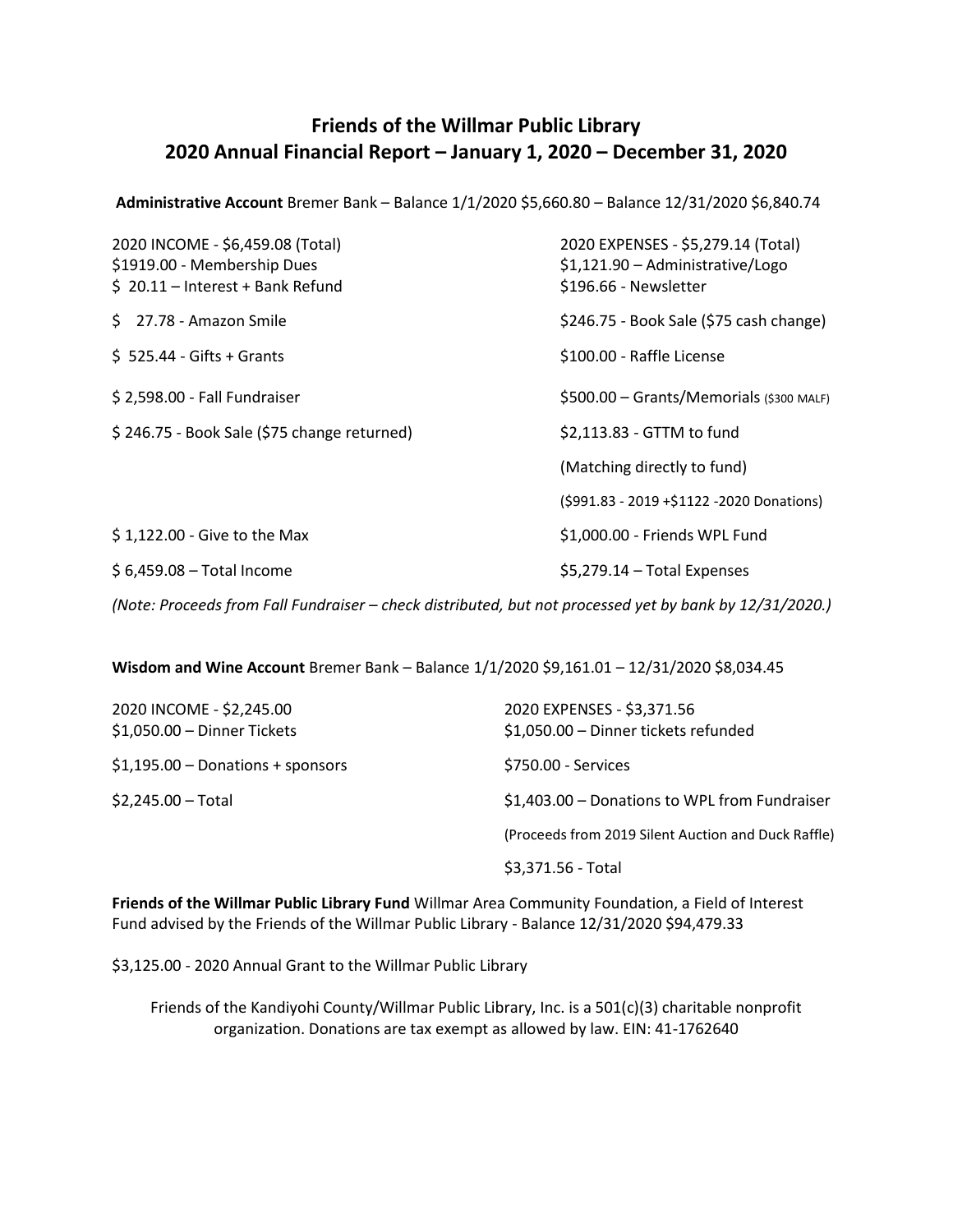# **2020 Willmar Public Library Annual Report Friends of the Willmar Public Library**

The Willmar Public Library receives an annual grant from the Friends of the Willmar Public Library Fund, established by the Friends of the Willmar Public Library and administered by the Willmar Area Community Foundation. In 2020, Friends Funds were used by the Willmar Public to enhance the library collection through the purchase of large print books and to promote and support library programs and activities.

In 2020, the Willmar Public Library used \$1,050.00 for the purchase of forty-four large print titles. The annual purchase of large print books relates to a grant started years ago through what was known as the Ook Book Fund, created by a donation specifying that funds be used for books for people with low vision. This fund is now part of the Friends of the Willmar Public Library Fund, which incorporated the goal of expanding availability of low vision materials.

Large print books purchased this year were selected in June of 2020 after the library reopened due to a closure caused by the COVID-19 pandemic. Since their arrival in the library the 44 books have circulated a total of 94 times. During normal library operations large print books are often used to provide residents of Willmar area assisted living centers with reading materials. Due to the restrictions placed by these facilities at this time the library is unable to continue outreach activities at these centers which would has had a negative impact on the use of this collection.

In 2020, \$150.00 of funds were designated to purchase a book club kit to be used by area book clubs. The kit for the book *Good night, Mr. Wodehouse* includes 10 copies of the book in a bag for book clubs to check out with a library card.

The Willmar Public Library utilizes much of our Friends of the Library donation funds to help support library programming throughout the year. This year due to the COVID-19 pandemic library operations have been significantly disrupted and planned programs and activities took on a different appearance or were cancelled out right.



**From January through March 2020 Friends funds were used to support in person library programs. The new program "Cure your Cabin Fever" was a series of programs geared to all ages and families. Friend's funds supported 11 total programs in this series (including an escape room, scavenger hunt, and cooking competition).** 

Beginning in mid-March, the library was forced

to close to the public and all library programs and services were transitioned to virtual delivery. The library began to offer virtual programs including contests and activities that utilized Friends of the Library funding to provide incentives. After the library began to reopen in May,